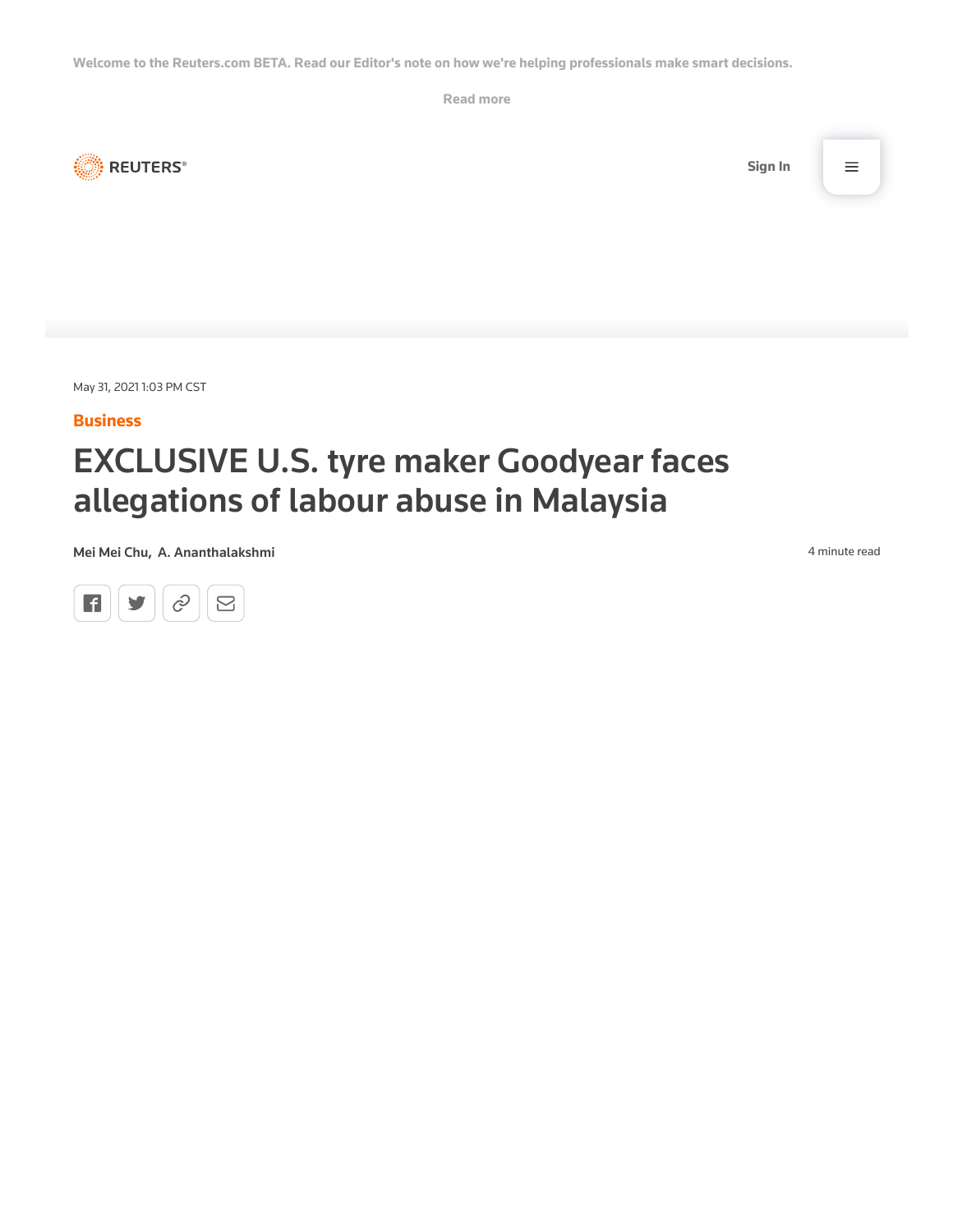

1/3 A woman sits at a bus stop outside Goodyear factory in Shah Alam, Malaysia May 6, 2021. REUTERS/Lim Huey Teng

American tire manufacturer Goodyear Tire & Rubber Co (CT.O) is facing accusations of unpaid wages, unlawful overtime and threats to foreign workers at its Malaysian factory, according to court documents and complaints filed by workers.

In interviews with Reuters, six current and former foreign workers, and officials with Malaysia's labour department, say Goodyear made wrongful salary deductions, required excessive hours and denied workers full access to their passports.

The department confirmed it had fined Goodyear in 2020 for overworking and underpaying foreign employees. One former worker said the company illegally kept his passport, showing Reuters an acknowledgement letter he signed in January 2020 upon getting it back eight years after he started working at Goodyear.

The allegations, which Reuters is the first to report, initially surfaced when 185 foreign workers filed three complaints against Goodyear Malaysia in the country's industrial court, two in 2019 and one in 2020, over non-compliance with a collective labour agreement. The workers alleged the company was not giving them shift allowances, annual bonuses and pay increases even though these benefits were available to the local staff, who are represented by a labour union.

The court ruled in favour of the foreign workers in two of the cases last year, saying they were entitled to the same rights as Malaysian employees, according to copies of the judgement published on the court's website. Goodyear was ordered to pay back wages and comply with the collective agreement, according to the judgement and the workers' lawyer.

About 150 worker payslips, which the lawyer said were submitted to the court as evidence of unpaid wages and reviewed by Reuters, showed some migrants working as many as 229 hours a month in overtime, exceeding the Malaysian limit of 104 hours.

The foreign workers are claiming about 5 million ringgit (\$1.21 million) in unpaid wages, said their lawyer, Chandra Segaran Rajandran. The workers are from Nepal, Myanmar and India.

"They are put in a situation where they are being denied their full rights as what is provided for (by law)," he said, adding that it amounted to "discrimination".

Goodyear, one of the world's largest tire makers, has challenged both verdicts at the high court. The appeal decision is expected on July 26. The verdict for the third case, over the same issues, is due in the coming weeks.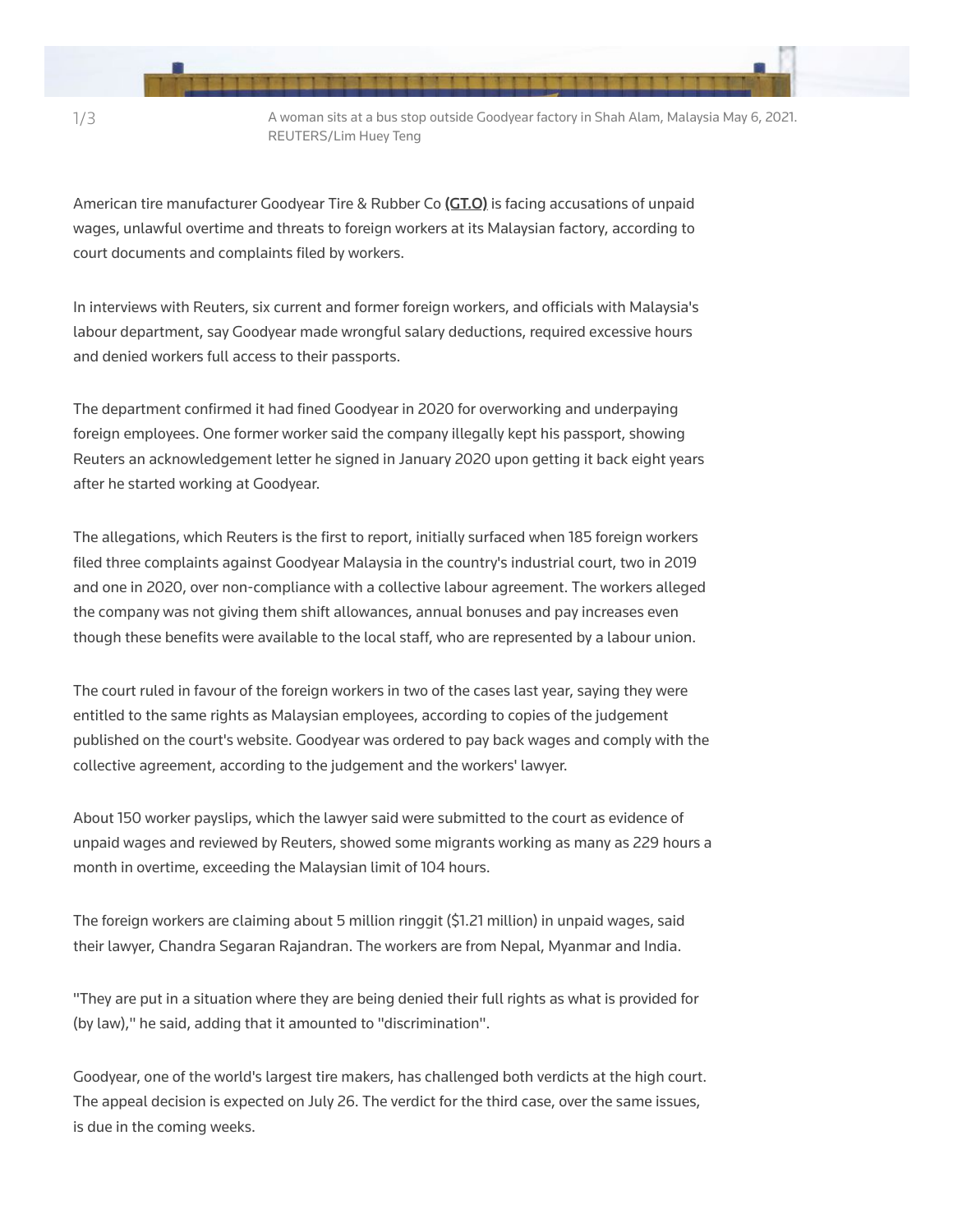Goodyear declined to comment on any of the allegations, citing the court process. According to the court ruling last year, Goodyear Malaysia argued that foreign workers are not entitled to the benefits of the collective agreement because they are not union members.

According to the ruling, a union representative testified that foreign workers are eligible to join and are entitled to the benefits in the collective agreement even if they are not members. The court agreed that the foreign workers' job scope entitled them to those benefits.

Goodyear told Reuters it has strong policies and practices relating to and protecting human rights.

"We take seriously any allegations of improper behaviour relating to our associates, operations and supply chain," a representative said in an email.

The union - the National Union of Employees in Companies Manufacturing Rubber Products did not respond to Reuters' requests for comment on the workers' complaints.

Goodyear's Malaysia operation is jointly owned by the country's largest fund manager, Permodalan Nasional Berhad, which directed queries to Goodyear.

# FINES AND VIOLATIONS

Workers said they faced intimidation from Goodyear after they filed the lawsuits. Goodyear declined to comment.

"The company had different rules for different sets of workers," said Sharan Kumar Rai, who filed one of the lawsuits and worked at Goodyear in Malaysia from 2012 until last year.

The foreign workers filed the first two lawsuits in July 2019. Soon afterward, Goodyear asked some to sign letters, without their lawyer's knowledge, that they would withdraw from the legal action, according to their lawyer, police complaints filed in October 2019 and a copy of the letter seen by Reuters. Reporting a complaint to police does not always result in criminal charges but can trigger an investigation.

Industrial court chairman Anna Ng Fui Choo said in her ruling that the letter "was an act of unfair labour practice".

Malaysia's labour department told Reuters it had investigated and charged Goodyear in 2020 over nine violations of labour laws, unrelated to the lawsuits, regarding excessive hours and wrongful salary deductions. It fined Goodyear 41,500 ringgit (\$10,050), it said.

Malaysia has in recent years faced accusations from its own Human Resources Ministry and authorities in the United States of labour abuse at its factories, which rely on millions of migrant workers to manufacture everything from palm oil to medical gloves and iPhone components.